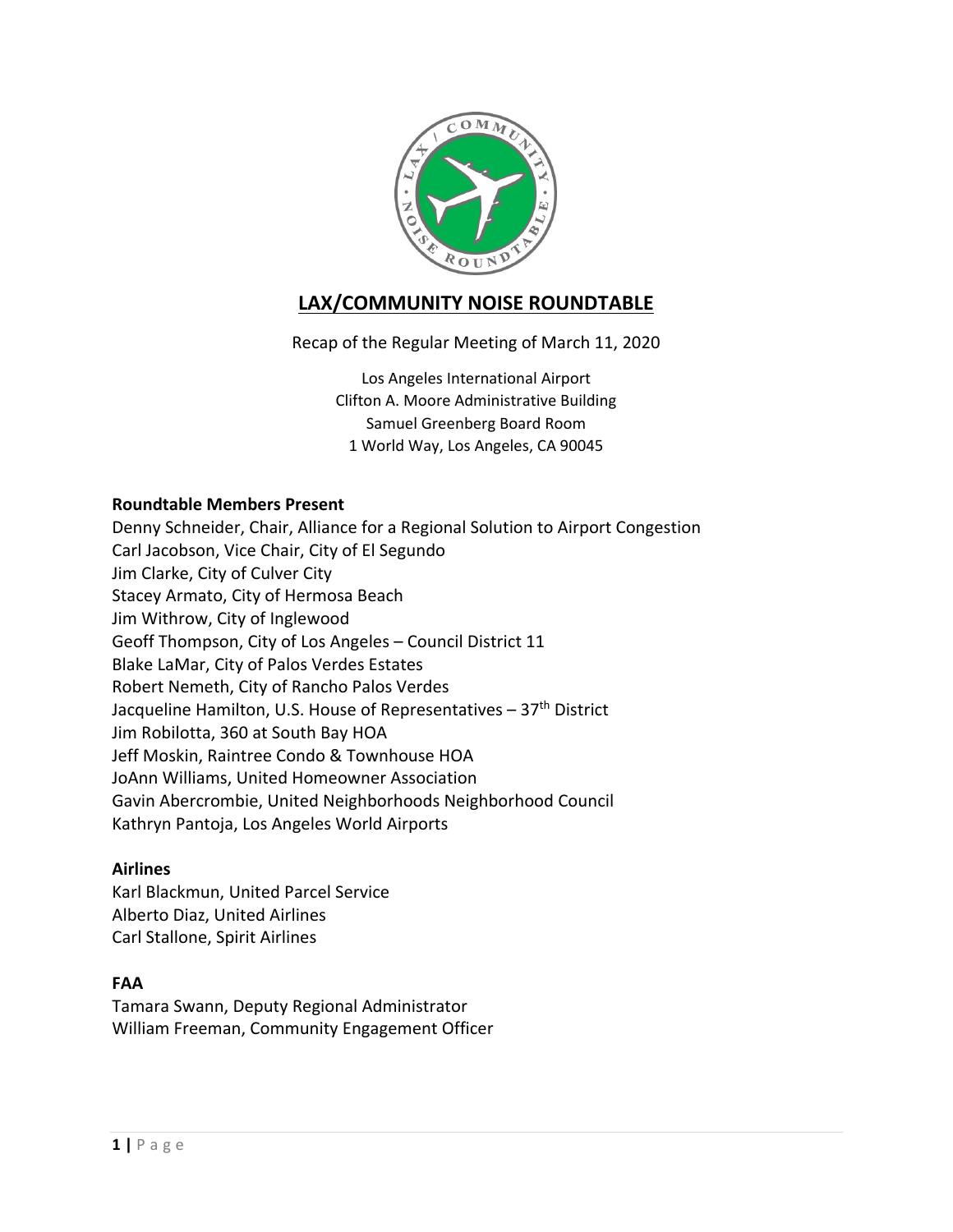#### **LAWA and Consultant Staff**

David Chan, Secretary, LAWA Gene Reindel, Facilitator, HMMH Mariano Sarrate, Scribe, HMMH

A quorum of the members was present.

#### **1. Welcome/Review of the Meeting Format**

Roundtable Facilitator, Gene Reindel, welcomed the Roundtable members and the public to the meeting, and indicated one of his roles as the Facilitator is to maintain order to the meeting so it remains on schedule. Mr. Reindel stated he was going to implement a bit more structure to the meetings based on observations at the January 2020 meeting. He stated the third agenda item is for public comment. As for other agenda items, the Chair will first allow members to discuss each of the agenda items and then, at the Chair's discretion, may open up discussion to the public, time permitting.

#### **2. Call to Order, Pledge of Allegiance, and Identification of Those Present**

Chairman Schneider called the meeting to order, asked a member to lead the Pledge of Allegiance, and asked the Roundtable members to introduce themselves followed by those in the audience.

#### **3. Comments from the Public**

A resident from West Adams stated he never noticed aircraft activity in his area until 2 months ago. He noted low flights over his home and a subsequent increase of complaint submittals. He also claimed there were flight track changes over his area.

#### **4. Work Program C3 – Presentation on Proposed Legislation on Aircraft Noise Issues**

Gene Reindel, Facilitator, presented recently proposed federal legislation related to aviation, which may be of interest to the Roundtable. Federal legislators introduced a number of resolutions, most of which are likely in response to the FAA's implementation of NextGen aircraft procedures, such as the Southern California Metroplex, and perceived lack of community engagement by the FAA including community roundtables. The proposed resolutions have not gone to committee and no way to know at this time whether they will make it to committee or be voted out of committee.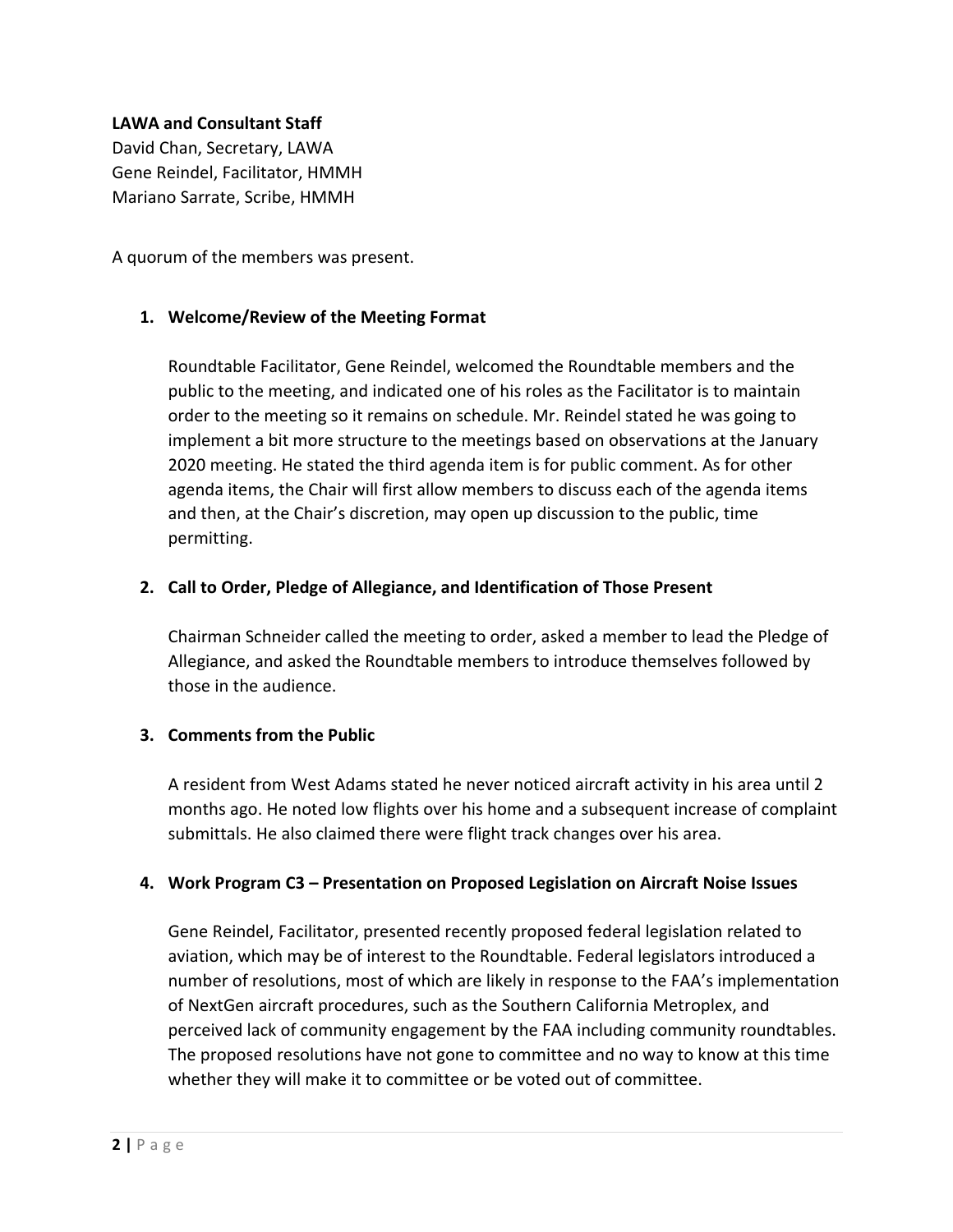In addition to the proposed resolutions, two federal legislators wrote a letter to the Government Accountability Office, requesting an investigation into whether the FAA adequately measures noise, mitigates noise impacts and conducts public outreach. Mr. Reindel stated that it is interesting to see the lawmakers using another avenue available to them, which is going to the GAO for action.

A map was shown indicating the federal representatives sponsoring the proposed resolutions and their respective jurisdictions. Eight out of the 11 proposed bills have cosponsor support of Los Angeles area representatives. The 11 bills and their respective effects were presented. The Facilitator recommended the Roundtable members review the proposed House Resolutions presented tonight and determine by the next meeting if the Roundtable should formally support, support with modification, or oppose any of the proposed bills.

### **5. Report from LAX Metroplex/Wide Area Ad Hoc Committee**

Metroplex Ad Hoc Committee Chair, Geoff Thompson, provided an update on the altitude trends for the DAHJR and GADDO waypoints located along the north downwind arrival route into LAX and the Committee's efforts in working with the FAA to keep those aircraft at or above the minimum altitude for DAHJR, specifically during the late night/early morning hours between 1:00 and 5:00 am. He noted a spike in low altitude crossings in January 2020 as compared to recent previous months.

Mr. Thompson solicited an opinion from the FAA members present on the low altitudes recorded at DAHJR waypoint during the January 2020. FAA Deputy Regional Administrator, Tamara Swann, responded that the FAA made a note of the concern and would return with an official response for the next Roundtable meeting.

A Roundtable member requested the specific aircraft and airline information for the low flights exhibited in the analysis to determine if trends might show these low flights are related to a specific or select few airlines or aircraft types. Mr. Thompson agreed to look further into the data to see if any such trends exist and present the results at the next Roundtable Meeting.

A community member asked if the analysis data incorporates cargo and passenger flights. Mr. Thompson confirmed that both cargo and passenger operations are included in the data.

Mr. Thompson provided a follow up on the Quiet Skies California response to the CSDA analysis of the community proposed options A and B related to north downwind arrivals. Option A was refined with updated altitudes at the proposed waypoints as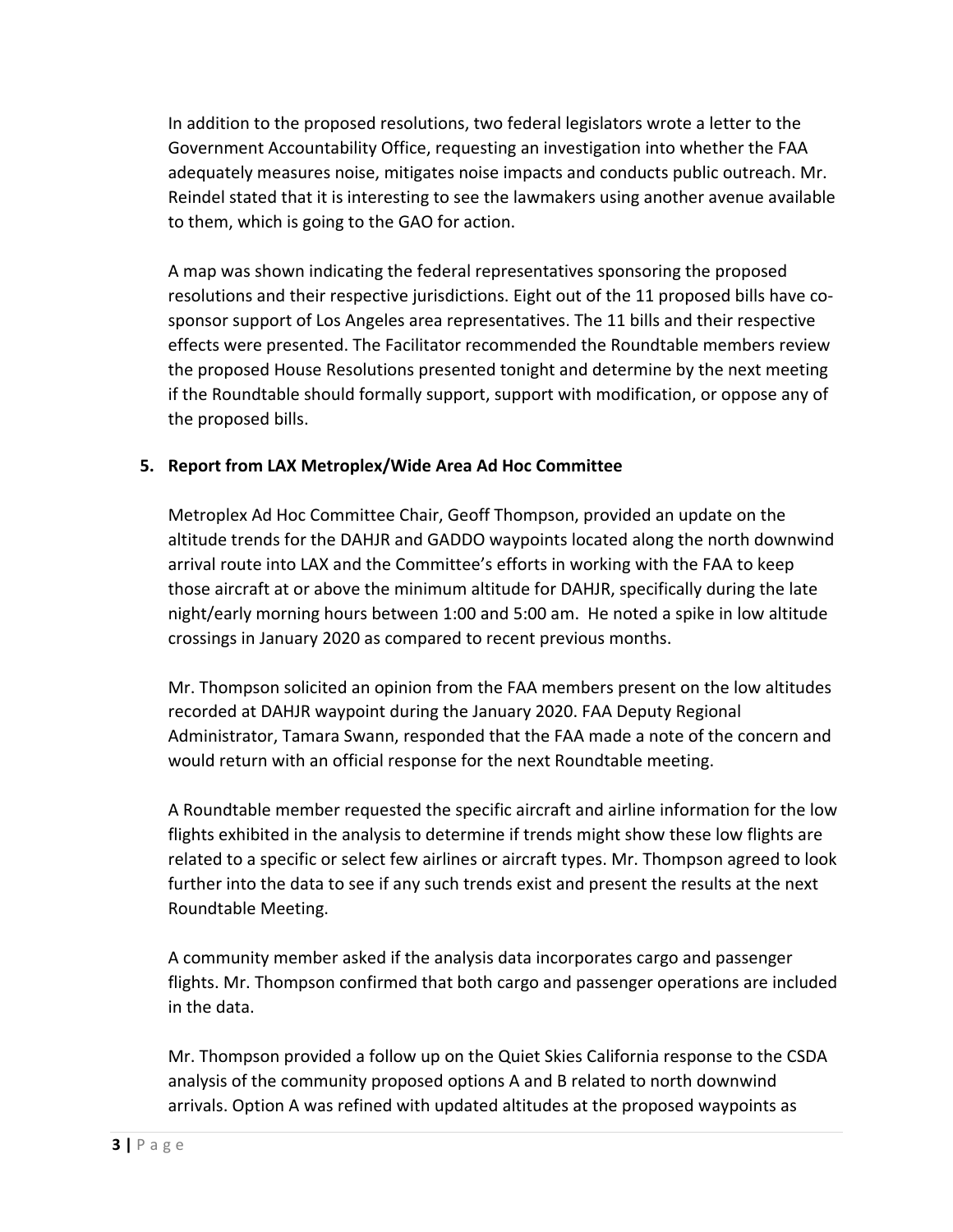compared to the information analyzed by CSDA. Quiet Skies CA proposed a refined flight track geometry for option B that would warrant a noise analysis similar to what was done for Option A.

Mr. Thompson concluded his presentation with an update on the legal action filed against the FAA. As of February 26, 2020, the city attorney filed a motion for Summary Disposition and Vacatur to the federal court. If accepted, the legal action may be expedited.

Mr. Thompson commended Quiet Skies CA for their additional work to Options A and B. A Roundtable member asked if the Committee has determined a preferred option – Option A or B. Mr. Thompson responded that no recommendation has been made yet. The representative in the audience from Quiet Skies CA stated they have a preference for Option B.

Chairman Denny Schneider asked if the refined Option A altitudes are in accordance with a 3-degree glide slope for final approach. Given that the stated altitudes were intended to be minimum altitudes rather than actual expected altitudes, it was indeterminate, but likely the proposed altitudes would allow for a 3-degree glide slope.

Members noted that level flight produces more noise compared to a continuous descent. Since many of the proposed altitudes were the same, members wondered if this implies that areas represented by the same altitudes would result in aircraft being at level flight. The response was that the altitudes are detailed as a minimum altitude required, allowing for pilots to fly higher if they so desired, thus not implying level flight was recommended in those areas.

A pilot from United Airlines commented on the low altitudes experienced at certain waypoints along the downwind arrivals routes, stating pilots generally use visual approaches compared to instrument approaches. The pilot also expressed concerns about air traffic congestion at the apparent merging point, as proposed under Options A and B, for final approach into LAX.

Due to discussion related to the next steps for the Quiet Skies CA proposals, the Facilitator asked the Committee Chair if the Committee would be prepared to make a recommendation for proceeding at the next meeting. Mr. Thompson responded the Committee would not be prepared to do so until the Roundtable determined whether they would change the By-Laws in relation to the "shifting noise" clause that prohibits the Roundtable from making recommendations that would shift noise from one community to another.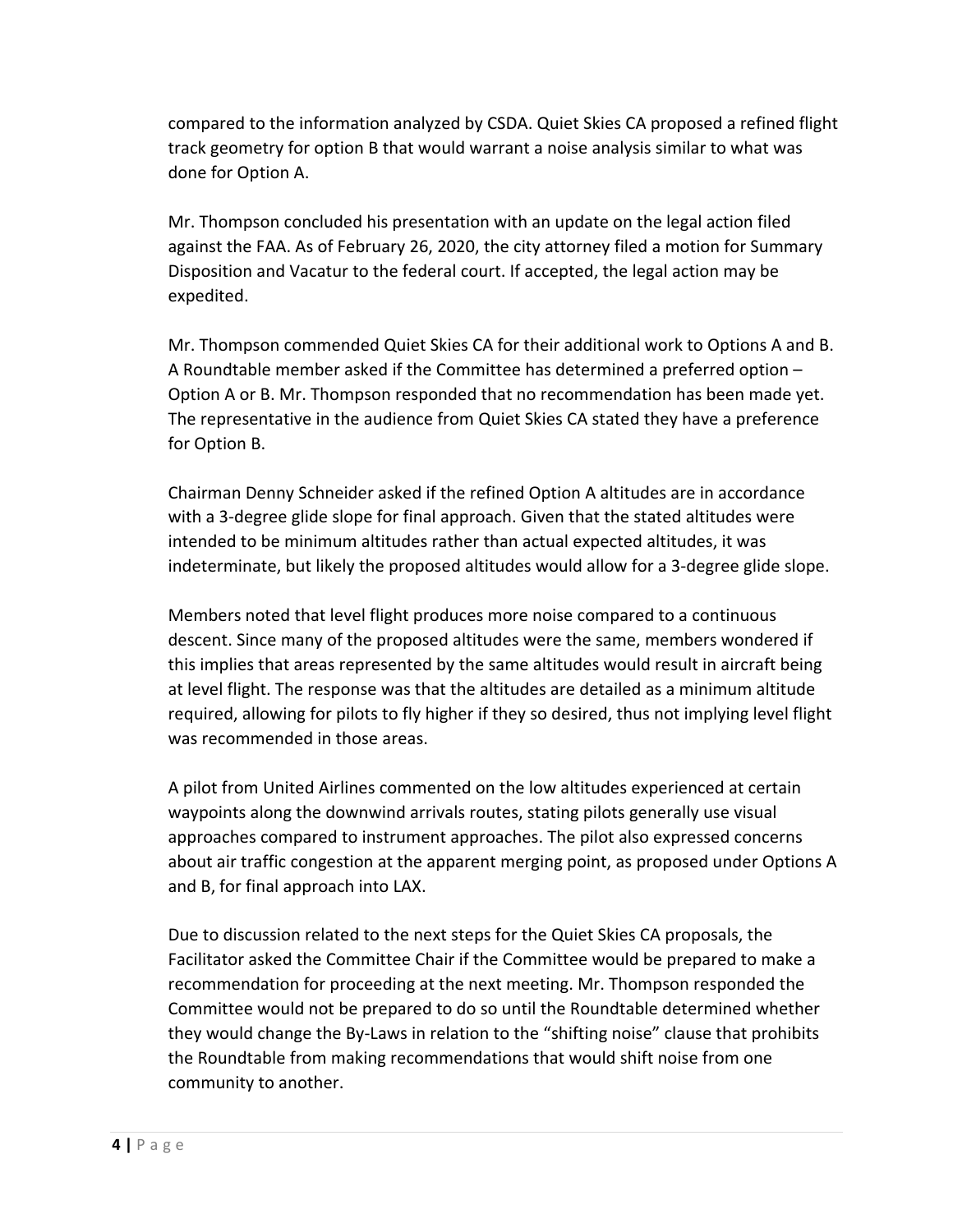## **6. Initial Discussion of Considering Amending Roundtable By-Laws to Include Certain Criteria to Allow Shifting of Noise**

The Chair led the Roundtable in discussion of potentially amending the By-Laws in regard to "shifting noise". A Roundtable member recommended changing a portion of the By-Laws to include language that may allow for some shifting of noise, depending on the severity of the resulting shift. Another member suggested the Roundtable review other roundtables' by-laws in regards to similar language, such as San Francisco, Oakland, San Jose, Baltimore and Boston. The Facilitator informed the Roundtable that the FAA's expected approach is that all potentially affected communities from a proposed procedure change be informed and allowed to comment on the proposal.

Roundtable Chairman summarized that the Roundtable is seeking language that allows for flexibility of operations/flight tracks rather than moving all of the noise to a specific area. The Facilitator asked By-Laws Committee Chair, Carl Jacobson, if he had enough information at this time to meet with the By-Laws Committee to make a decision on changing By-Laws verbiage. The Committee Chair responded that more information would likely be required, but the Committee would attempt to create two or three options for language revisions in the By-Laws and report the results at the next Roundtable meeting.

Denny Schneider concluded that there would be no action taken on amending the current By-Law language at this meeting and the effort would be pursued pending completion of the report from the By-Laws Committee expected at the next Roundtable meeting.

### **7. Briefing on LAWA's Efforts to Reduce Deviation from Over-Ocean Operations**

LAWA Staff David Chan briefed the Roundtable on LAWA's efforts to reduce deviations from Over-Ocean Operations (OOO). Mr. Chan noted that the vast majority of the deviations are attributed to certain weather conditions and runway closures. Furthermore, Group 6 (very large) aircraft are also a contributing factor for the deviation of nighttime over ocean operations due to their relatively large wingspans and limited runways available at LAX that can accommodate these aircraft. In essence, Group 6 aircraft can primarily depart on two runways, 25L and 24L, at LAX. When runway 25L is closed, these aircraft would then need to depart on 24L on the north complex, which would conflict with aircraft arrivals on the same runway complex during the over-ocean traffic flow.

In an effort to reduce OOO deviations, LAWA implemented an improved runway closure planning and scheduling strategy to minimize the closure of runway 25L necessary for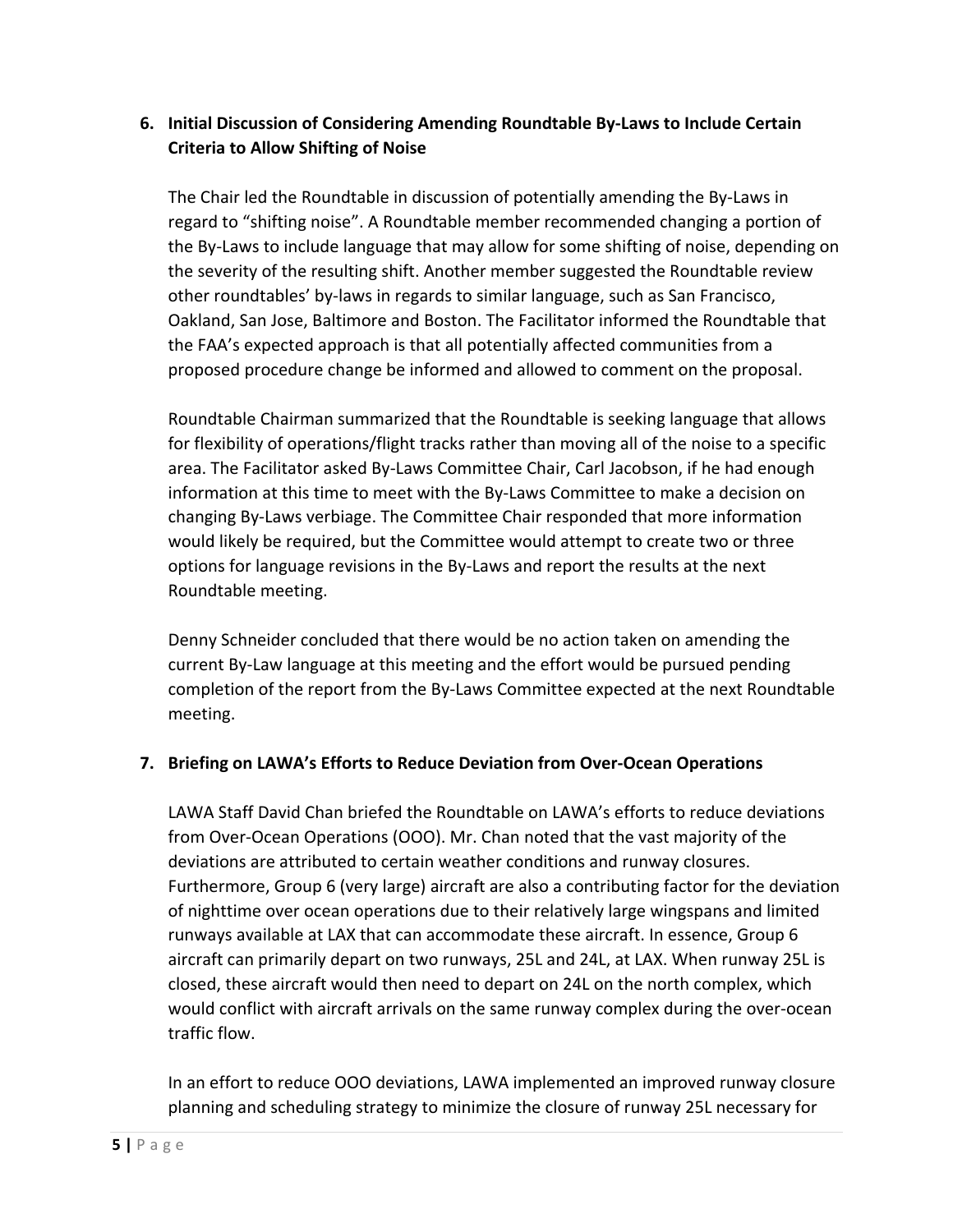maintenance, and submitted a Modification of Standards (MOS) to the FAA concerning Group 6 aircraft to provide an alternative runway option for these aircraft. The MOS was approved by the FAA and resulted in a new procedure for B747-800 aircraft to depart Runway 25R when Runway 25L is closed for construction/maintenance. The MOS does not apply to the A380 aircraft since using Runway 25R with its very long wingspan (262 ft.) would require closing two major parallel taxiways that would significantly impede other aircraft movements. Therefore, a slight delay may occur in commencing OOO when runway 25L is closed to allow any A380s to depart from the north complex prior to transitioning to OOO. Despite this limitation, the MOS reduces the requirement to deviate from Over-Ocean Operations associated with a runway closure affecting Group 6 aircraft. A decrease in the percentage of OOO deviations was exhibited post MOS implementation.

A member asked what else can be done to mitigate the deviations. Kathryn Pantoja, LAWA Representative, responded that weather is the one of the significant factors and that is out of LAWA control.

Another Roundtable member asked why easterly departures that turn and overfly South Bay communities were not considered in the analysis. Kathryn responded that easterly departures are operations dictated by wind conditions. Aircraft typically would have to take off into the wind for performance. When the wind direction changes, the air traffic flow would have to change as well. These easterly departures typically occur about 5 % of the time in a given year.

A Roundtable member expressed concerns about concentrated flights over the South Bay area during easterly operations and requested that better dispersion occur over the surrounding areas. Another Roundtable member responded that the FAA's Metroplex Project caused the concentration of flight paths over many communities.

## **8. Work Program B3 – Update on LAWA's Adoption of Penalties for Engine Run-Up Restrictions at LAX**

Kathryn Pantoja provided an update on LAWA's adoption of imposing penalties for the engine run-up restrictions at LAX currently in place from 11 pm to 6 am. She noted that the Council ordinance that went into effect December 2019 would allow LAWA to impose fines for operators that perform any run up during the restricted hours, 11 pm to 6 am. Penalties include a letter of admonishment for the first offense, \$2,000 fine for the second, \$4,000 fine for the third, and \$8,000 fine for the fourth and subsequent offenses. Ms. Pantoja confirmed when asked that the Airfield Operations Group logs engine run up violations.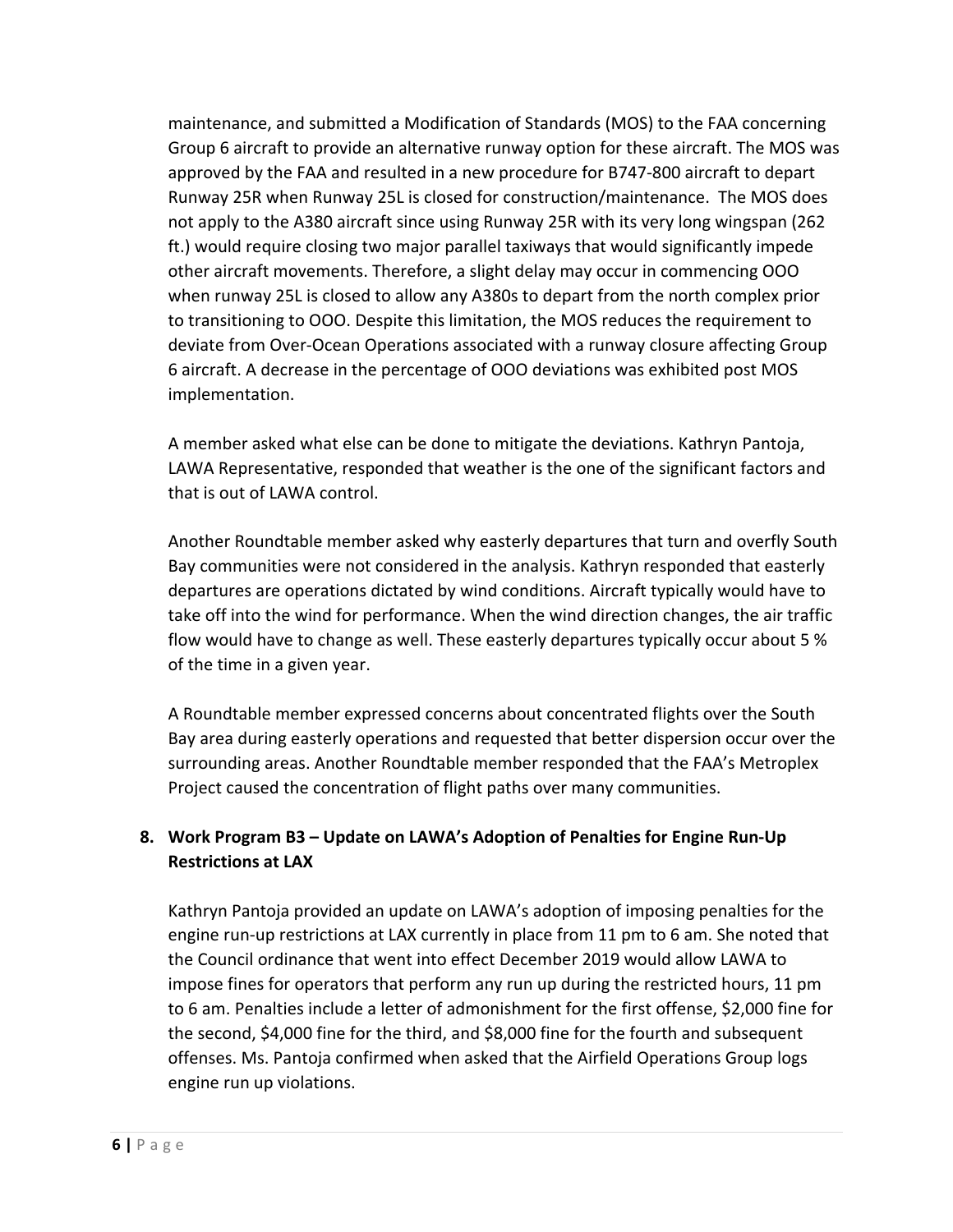Roundtable Vice-Chair Carl Jacobson asked about the status of proposed run up enclosures on the airfield. Ms. Pantoja responded by stating that a siting study was completed, but there has been no progress beyond the study, and other projects on the airfield have likely removed the possible areas for such a structure.

### **9. Review/Approval of Roundtable Work Program**

David Chan presented updates on the Roundtable work program. The updates were exclusively related to the progress achieved in 2019. Roundtable discussion ensued.

A Roundtable member reminded LAWA to provide the "raw" data from the 360 at South Bay Community study that determined weather conditions were the predominant factors in LAX aircraft noise being louder during specific periods as compared to other periods.

Geoff Thompson asked the FAA to consider providing a response to the Roundtable's request to alter the JUUSE waypoint position.

It was requested of the Roundtable that an extensive review be performed of the priorities, level of effort, time available by LAWA staff and whether to keep, amend, remove or add specific Work Program items. A Roundtable member moved to approve the updated work program with the caveat that a more extensive review needed to occur at an upcoming meeting. The motion was seconded and unanimously approved.

### **10. Briefing on UC Davis Noise Symposium**

Roundtable Chairman Denny Schneider summarized his attendance at the UC Davis Airport Noise and Air Quality Symposium. Denny commented on the notable diversity of aviation related professionals in attendance. He expressed concern over the delay of the FAA's 20 airport annoyance study results. He expressed admiration over the European aviation officials that examine the effect of newly implemented flight track changes. He expressed concern over the increased discussion of urban air mobility at the symposium. Denny also expressed admiration of the United Airlines research on alternative fuel sources for jet aircraft.

A United Airlines pilot mentioned there is research ongoing to convert landfill trash into jet fuel. Another Roundtable member noted how community engagement conversations were prevalent at the Symposium, and that there was much to learn from the foreignnational aviation administrations with regard to community engagement procedures. Roundtable Facilitator clarified that the 20 airport annoyance study results are due by